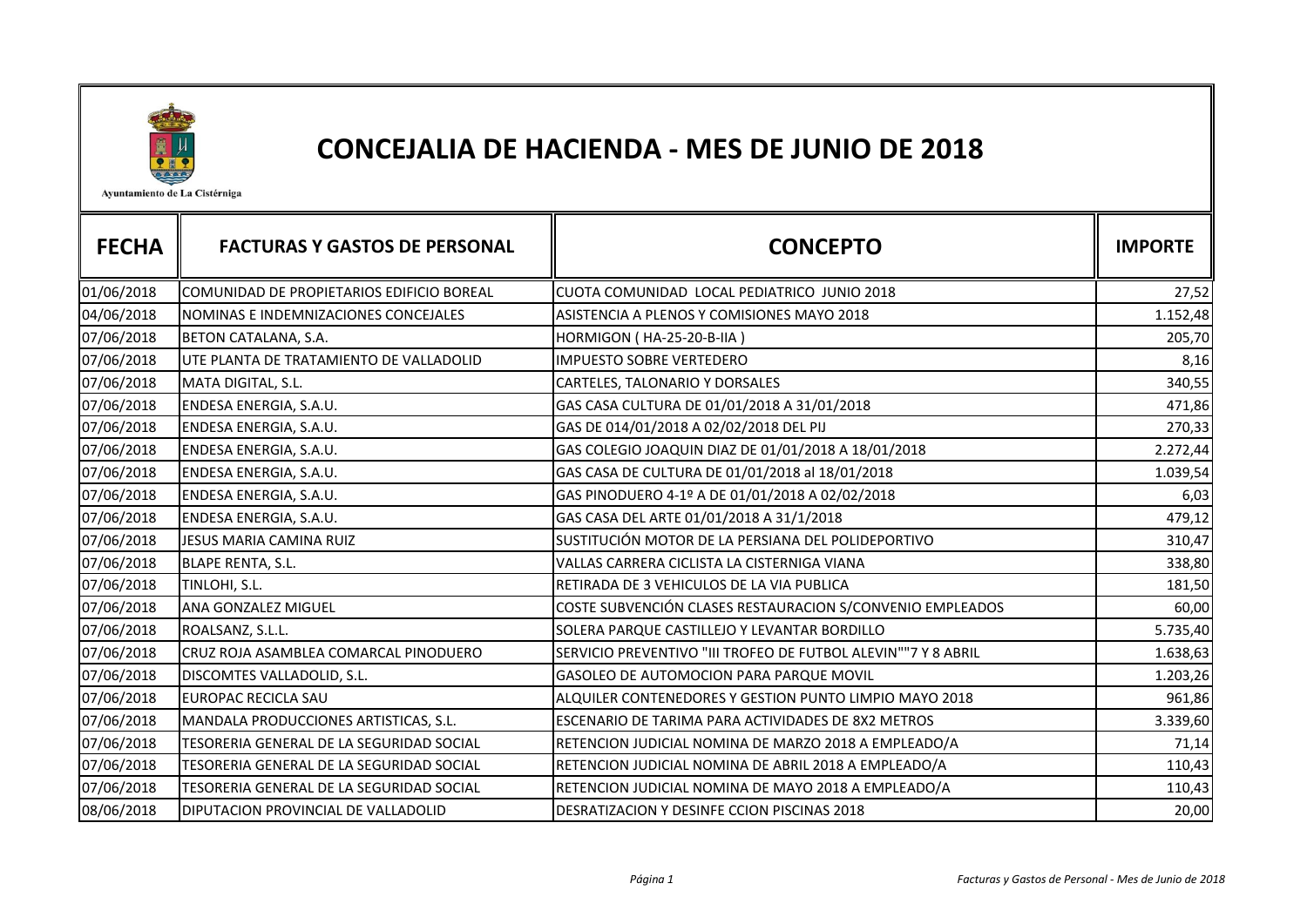| 08/06/2018 | DIPUTACION PROVINCIAL DE VALLADOLID           | DESRATIZACION Y DESINFECCION DE EDIFICIPOS 2017                   | 26,50     |
|------------|-----------------------------------------------|-------------------------------------------------------------------|-----------|
| 10/06/2018 | BENEFICIARIO/A BONOBUS                        | 10 RECARGAS BONOBUS MES DE JUNIO DE 2018                          | 75,00     |
| 11/06/2018 | <b>GRUPO INTEVELESA</b>                       | ITV CAMION VA2458AF                                               | 64,86     |
| 11/06/2018 | CAIXABANK, S.A.                               | <b>COMISIONES IVA</b>                                             | 45,98     |
| 11/06/2018 | COMUNIDAD DE PROPIETARIOS PL. DE LA CRUZ, 1-9 | CUOTA COMUNIDAD LOCALES PLAZA DE LA CRUZ JUNIO 2018               | 80,00     |
| 12/06/2018 | DIPUTACION PROVINCIAL DE VALLADOLID           | REINTEGRO SUBVENCION ELIMINACIÓN BARRERAS ARQUITECTÓNICAS         | 368,50    |
| 12/06/2018 | AYUNTAMIENTO DE LA CISTERNIGA                 | REINTEGRO SUBVENCION CONVENIO CEAS                                | 319,40    |
| 13/06/2018 | REGULARIZACIÓN TASAS E IMPUESTOS              | DEVOLUCION RECIBO 2º-3º-4º TRIM/2018 POR BAJA DEL VEHICULO        | 72,30     |
| 13/06/2018 | COMUNIDAD DE VECINOS C/ GLEZ. SILVIA, 8       | DEVOLUCION 1º TRIM. 2014 POR NO CORRESPONDER SU EMISION           | 10,66     |
| 13/06/2018 | COMUNIDAD DE VECINOS C/ GLEZ. SILVIA, 8       | DEVOLUCION 3º TRIM. 2015 POR NO CORRESPONDER SU EMISION           | 69,79     |
| 13/06/2018 | COMUNIDAD DE VECINOS C/ GLEZ. SILVIA, 8       | DEVOLUCION 4º TRIM. 2015 POR NO CORRESPONDER SU EMISION           | 115,77    |
| 13/06/2018 | COMUNIDAD DE VECINOS C/ GLEZ. SILVIA, 8       | DEVOLUCION 2º TRIM/2016 POR NO CORRESPONDER SU EMISION            | 71,88     |
| 13/06/2018 | COMUNIDAD DE VECINOS C/ GLEZ. SILVIA, 8       | DEVOLUCION AGUA 3º TRIM/2016 POR NO CORRESPONDER SU EMISION       | 172,20    |
| 13/06/2018 | COMUNIDAD DE VECINOS C/ GLEZ. SILVIA, 8       | DEVOLUCION AGUA 4º TRIM/2016 POR NO CORRESPONDER SU EMISION       | 132,49    |
| 13/06/2018 | COMUNIDAD DE VECINOS C/ GLEZ. SILVIA, 8       | DEVOLUCIONAGUA 2º TRIM/2017 POR NO CORRESPONDER SU EMISION        | 134,58    |
| 13/06/2018 | GESTORIA VELEZ OCHOA, S.L.                    | DEVOLUCION DEMASIA IVTM LIQUIDACION                               | 29,80     |
| 13/06/2018 | COMUNIDAD DE VECINOS C/ GLEZ. SILVIA, 8       | DEVOLUCION RECARGO RECIBOS AGUA 2014-2015-2016-2017               | 90,36     |
| 13/06/2018 | COMUNIDAD DE VECINOS C/ GLEZ. SILVIA, 8       | DEVOLUCION INTERESES DE DEMORA AGUA 2014-2015-2016-2017           | 4,23      |
| 13/06/2018 | OSCAR LOPEZ DE LA FUENTE                      | RECAMBIOS CINTA DYMO PARA AYUNTAMIENTO                            | 19,00     |
| 13/06/2018 | ENDESA ENERGIA, S.A.U.                        | GAS CASA CONSISTORIAL DE 16/04/2018 A 17/05/2018                  | 530,80    |
| 13/06/2018 | ENDESA ENERGIA, S.A.U.                        | GAS COLEGIO JOAQUIN DIAZ DE 16 DE ABRIL A 17 DE MAYO DE 2018      | 851,09    |
| 13/06/2018 | ENDESA ENERGIA, S.A.U.                        | GAS CASA DE CULTURA DE 16 DE ABRIL A 17 DE MAYO                   | 565,54    |
| 13/06/2018 | INTERCLYM, S.A.                               | PAQ. 10 BOLSAS 85x105 NEGRA AKUA                                  | 230,51    |
| 13/06/2018 | EL NORTE DE CASTILLA, S.A.                    | PUBLICIDAD CONCURSO DE PINCHOS                                    | 363,00    |
| 13/06/2018 | AUVASA                                        | SUBVENCION A LA EXPLOTACION JUNIO 2018                            | 21.446,53 |
| 13/06/2018 | SOCIEDAD ESPAÑOLA DE RADIODIFUSION (SER)      | PUBLICIDAD DE FIESTAS 2018                                        | 1.061,59  |
| 13/06/2018 | ANA GONZALEZ MIGUEL                           | COSTE SUBVENCIÓN CLASES RESTAURACION MUEBLES S/CONVENIO EMPLEADOS | 90,00     |
| 13/06/2018 | JOSE LUIS SANTAMARIA GONZALEZ                 | BICICLETAS Y REGALOS PARA EL DIA DE LA BICI.                      | 1.000,00  |
| 13/06/2018 | <b>CODIGO ARQUITECTURA</b>                    | MEMORIA CON INFORME TECNICO PARA FINALIZACION DE LA RESIDENCIA    | 3.617,90  |
| 13/06/2018 | GLOBALIA URBANISMO INTEGRAL, S.L.             | SUMINISTRO MOBILIARIO PARA PARQUE CASTILLEJO                      | 9.147,08  |
| 13/06/2018 | CRUZ ROJA ASAMBLEA COMARCAL PINODUERO         | COBERTURA LA MARCHA DE LA ANTORCHA CONTRA LA DROGA                | 116,89    |
| 13/06/2018 | TECNICAS DE AHORRO ENERGETICO, S.L.           | MANTENIMIENTO CLIMATIZACION MES DE MAYO DE 2018                   | 726,00    |
| 13/06/2018 | NUTRIPLANT Y FARMACAMP, S.L.                  | HERBICIDA Y HIERRO PARA TRATAMIENTO PLANTAS JARDINES              | 298,87    |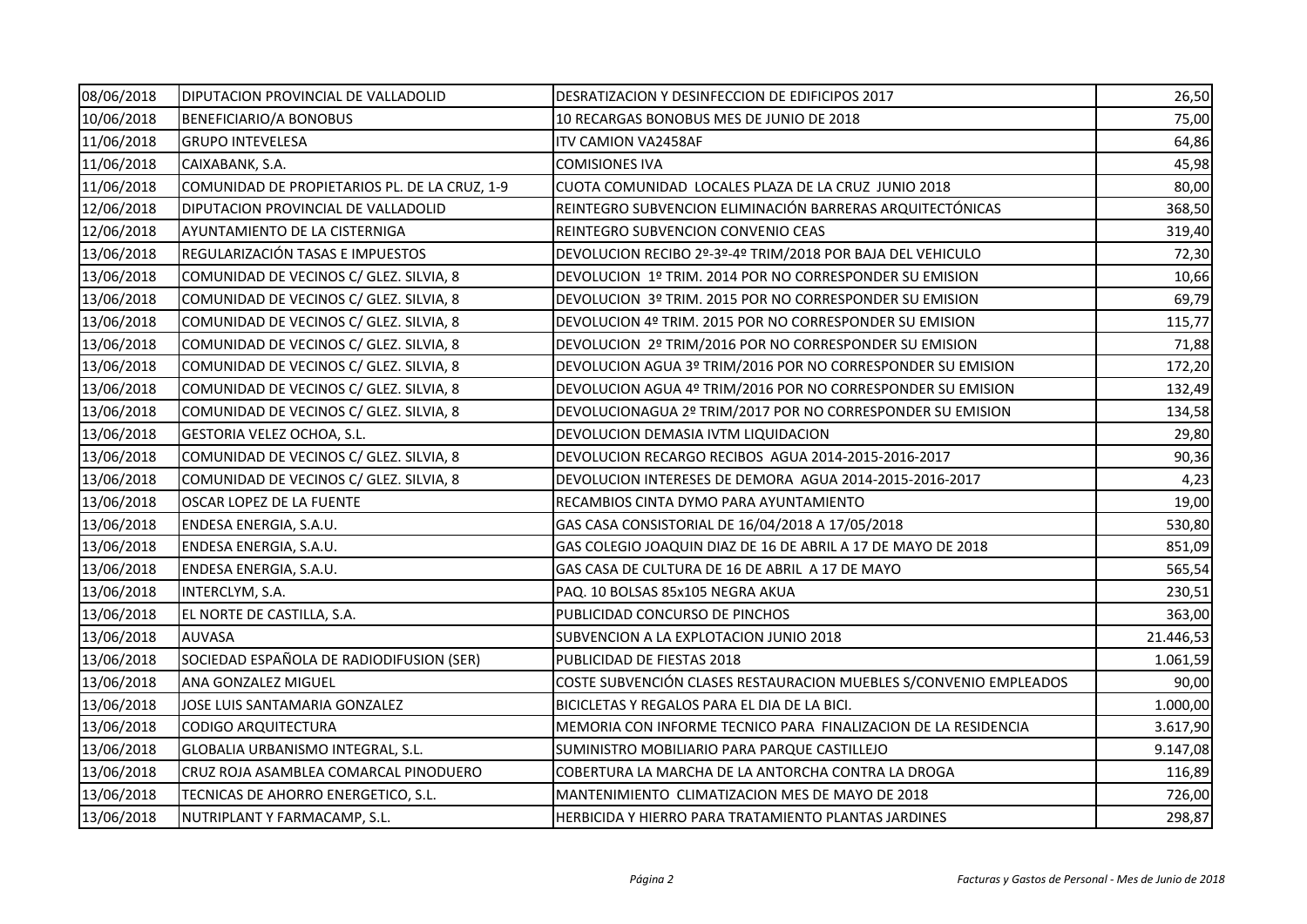| 13/06/2018 | <b>SCHINDLER</b>                              | MANTENIMIENTO ASCENSOR CENTRO SOCIAL MAYO 2018                        | 73,60     |
|------------|-----------------------------------------------|-----------------------------------------------------------------------|-----------|
| 13/06/2018 | CADIELSA, S.L.                                | MATERIALES PARA REPARACION ALUMBRADO                                  | 515,86    |
| 13/06/2018 | HIJO DE CIRIACO SANCHEZ, S.A.                 | CHAPA GALVANIZADA PARA TALLER METALICO NAVE MUNICIPAL                 | 50,82     |
| 13/06/2018 | PARALCAMPO, S.L.                              | PRODUCTOS PARA FUMIGAR LOS PLATANEROS                                 | 161,83    |
| 13/06/2018 | <b>FRUCTUOSO VELASCO MARTIN</b>               | REFRESCO PARA PARTICIPANTES EN VISITA GUIADA DE PEÑA RAICES           | 160,00    |
| 13/06/2018 | EVANER DART M.S., S.L.                        | REPARACION FUTBOLINES EN CENTRO JOVEN                                 | 217,80    |
| 13/06/2018 | GONZALEZ MARTIN INGENIERIA, S.L.              | CANALIZACION DEL SANEAMIENTO ARROYO EL VALLE Y SUSTITUCIÓN DEL ACTUAL | 13.031,70 |
| 13/06/2018 | CENTRO DE FORM. EN SOPORTE VITAL DE CyL S.L.  | PARCHES DESA PHILIPS.POLIDEPORTIVO                                    | 101,64    |
| 13/06/2018 | CERCAOLID, S.L.                               | MATERIALES PARA PARQUE CANINO                                         | 1.560,42  |
| 13/06/2018 | ALKI-OLID, S.L.                               | ARNES, PROTECCION DE OIDOS Y PROTECTOR DE PANTALLA                    | 84,68     |
| 13/06/2018 | CRUZ ROJA ESPAÑOLA COMARCAL PINODUERO         | COBERTURA PREVENTIVA ""CELEBRACIÓN DEL DÍA DE LA BICI""               | 187,02    |
| 13/06/2018 | CONSTRUCCIONES Y CONTRATAS, S.A.              | MANTENIMIENTO DE LA RED DE SANEAMIENTO MAYO 2018                      | 420,55    |
| 13/06/2018 | NUTRIPLANT Y FARMACAMP, S.L.                  | AGROMASTER 25-5-10 25SO3 30% ENC BB 100KG                             | 935,00    |
| 13/06/2018 | <b>SCHINDLER</b>                              | MANTENIMIENTO ASCENSORES CASA DE LA CULTURA                           | 230,20    |
| 13/06/2018 | TECNICOSA VALLADOLID, S.L.                    | DISPENSADOR TOR 25M-4,0 MM                                            | 22,81     |
| 13/06/2018 | MAQUINA TEATRAL TELONCILLO, S.L.              | REPRESENTACION ""La granja"" (PARA BEBES DE 6 MESES A 4 AÑOS)         | 1.452,00  |
| 13/06/2018 | EGES-BPM, S.L.                                | EXPEDIENTES SANCIONADORES DEL 1 AL 31 DE MAYO DE 2018                 | 1.108,84  |
| 13/06/2018 | TINLOHI, S.L.                                 | GRUA BOLETIN 04542- VEHICULO ******                                   | 60,50     |
| 13/06/2018 | ANGEL VELASCO ARRANZ                          | SONORIZACION RECORRIDO ANTORCHA CONTRA LA DROGA 2018                  | 357,00    |
| 13/06/2018 | <b>ESPECTACULOS DUERO S.L.</b>                | SONORIZACIONES DE LOS DIAS 27,30, 31 DE MAYO Y 1 DE JUNIO DE 2018     | 505,78    |
| 13/06/2018 | <b>MESA FLORIAN YERAL</b>                     | COSTE SUBVENCIÓN CLASES DE BAILES PARA EMPLEADOS/AS - S/CONVENIO      | 24,09     |
| 13/06/2018 | <b>MESA FLORIAN YERAL</b>                     | COSTE SUBVENCIÓN CLASES DE ZUMBA PARA EMPLEADOS/AS - S/CONVENIO       | 24,09     |
| 13/06/2018 | BANCO CAJA ESPAÑA                             | COMISION PRESENTACION PROCESO LOTE P/011668/0204291/11-06-2018/1      | 20,69     |
| 13/06/2018 | <b>BANCO CAJA ESPAÑA</b>                      | COMISION PRESENTACION PROCESO LOTE P/011668/0204291/11-06-2018/2      | 8,17      |
| 13/06/2018 | <b>BANCO CAJA ESPAÑA</b>                      | COMISION PRESENTACION PROCESO. - LOTE P/011668/645140/114-06-2018/4   | 0,54      |
| 13/06/2018 | COMUNIDAD DE VECINOS C/ GLEZ. SILVIA, 8       | INTERESES DE DEMORA POR DEVOLUCIÓN DE INGRESOS                        | 27,76     |
| 13/06/2018 | REGULARIZACIÓN TASAS E IMPUESTOS              | DEVOLUCION INGRESO ALQUILER MES DE JUNIO - INGRESADO POR ERROR        | 240,00    |
| 14/06/2018 | DIPUTACION PROVINCIAL DE VALLADOLID           | DESRATIZACION Y DESINSECTACION AÑO 2017 DE ALCANTARILLADO             | 2.846,44  |
| 14/06/2018 | DTS DISTRIBUIDORA DE TELEVISION DIGITAL, S.A. | SUSCRIPCION MOVISTAR+ CENTRO DE JUBILADOS JUNIO                       | 610,50    |
| 14/06/2018 | MARIA MELODIA JOSE MELGAR                     | CONSUMICIONES COMISION DE FESTEJOS                                    | 7,00      |
| 14/06/2018 | SEMARK, AC GROUP, S.A                         | ADQUISICION DE MATERIALES Y BEBIDAS PARA CONCURSOS                    | 81,73     |
| 14/06/2018 | LA KANGUROTECA, C.B                           | CONSUMICIONES COMISION DE FESTEJOS                                    | 21,40     |
| 14/06/2018 | RESTAURANTE LA MORADA, S.L                    | DIEZ MENUS COMISION DE FESTEJOS                                       | 263,50    |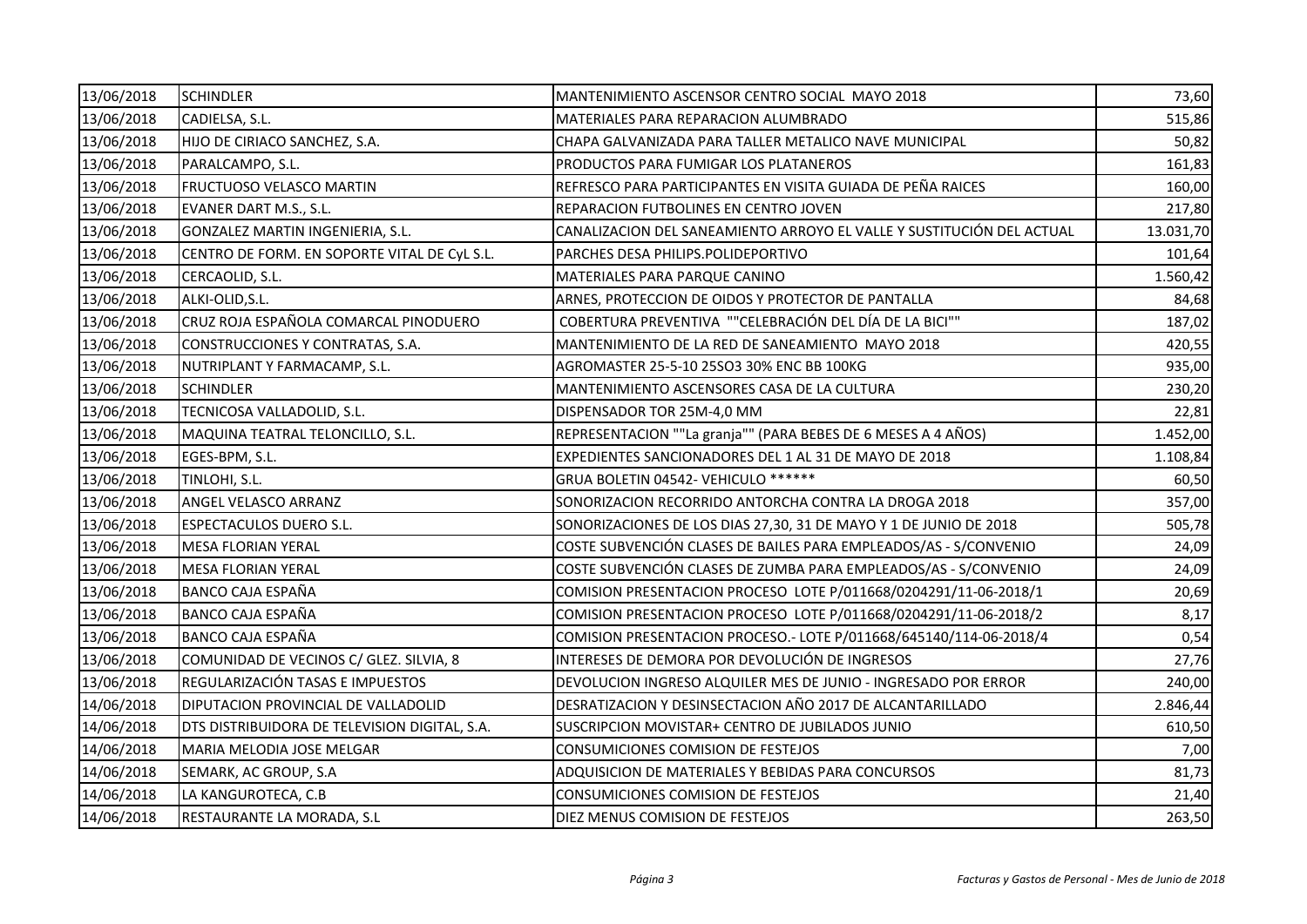| 14/06/2018 | M.DEL CARMEN DIEZ SILVA                      | ADQUISICION ROLLO DE CINSTA AMERICANA                        | 3,90     |
|------------|----------------------------------------------|--------------------------------------------------------------|----------|
| 14/06/2018 | ELENA PEREZ FERNANDEZ                        | ADQUISICION 4 SILBATOS PARA JUECES CONCURSOS                 | 2,00     |
| 14/06/2018 | FRANCISCA RODRIGO MARTIN                     | ADQUISICION IMPERDIBLES PARA CONCURSOS                       | 2,80     |
| 14/06/2018 | ROBERTO REYES DE FRUTOS                      | CONSUMICIONES COMISION DE FESTEJOS                           | 86,30    |
| 14/06/2018 | <b>BARBARA GARCIA DE PAZ</b>                 | CONSUMICIONES COMISION DE FESTEJOS                           | 4,00     |
| 14/06/2018 | ROSARIO SAN JOSE FERNANDEZ                   | ADQUISICION FUNDA PINZA Y BOLIGRAFOS                         | 23,00    |
| 14/06/2018 | BENILDE APARICIO SAN JUAN                    | ADQUISICION CUERDA NILON TRENZADO                            | 7,20     |
| 14/06/2018 | HNOS GAMAZO CARBAJOSA                        | ADQUISICION QUESOS DE OVEJA PARA PREMIOS CONCURSO            | 128,45   |
| 15/06/2018 | <b>BANCO CAJA ESPAÑA</b>                     | <b>COMISION PRESENTACION PROCESO.-</b>                       | 0,54     |
| 15/06/2018 | <b>BANCO BILBAO VIZCAYA</b>                  | LIQUIDACION REMESA ADEUDOS DIRECTOS                          | 26,33    |
| 15/06/2018 | <b>BANCO BILBAO VIZCAYA</b>                  | INTERESES COMISIONES CUENTA CORRIENTE                        | 101,40   |
| 17/06/2018 | BANCO CAJA ESPAÑA                            | COMISION DE MANTENIMIENTO CUENTA CORRIENTE                   |          |
| 18/06/2018 | REGULARIZACIÓN TASAS E IMPUESTOS             | DEVOLUCION LIQUIDACION PLUS-VALIA                            | 2.344,73 |
| 18/06/2018 | SEMARK, AC GROUP SA                          | MATERIAL DE LIMPIEZA PARA EDIFICIOS                          | 80,64    |
| 18/06/2018 | REGULARIZACIÓN TASAS E IMPUESTOS             | INTERESES DE DEMORA DEVOLUCION LIQUIDACION PLUS-VALIA        | 153,45   |
| 21/06/2018 | JUNTA DE COMPENSACION DE URB. EL PARAMILLO   | DEVOLUCION FIANZA SOBRE RECICLADO RESIDUOS                   | 300,00   |
| 22/06/2018 | ALUMNOS/AS ACTIVIDADES CULTURALES/DEPORTIVAS | DEVOLUCION CUOTA ATLETISMO ABRIL-MAYO 2018                   | 17,00    |
| 22/06/2018 | REGULARIZACIÓN TASAS E IMPUESTOS             | DEVOLUCION 3º-4º TRIM/2018 IVTM POR BAJA DEFINITIVA          | 22,84    |
| 22/06/2018 | REGULARIZACIÓN TASAS E IMPUESTOS             | DEVOLUCION 3º-4º TRIM/2018 IVTM POR BAJA DEFINITIVA          | 22,84    |
| 22/06/2018 | REGULARIZACIÓN TASAS E IMPUESTOS             | DEVOLUCION 3º-4º TRIM/2018 IVTM POR BAJA DEFINITIVA          | 72,30    |
| 22/06/2018 | REGULARIZACIÓN TASAS E IMPUESTOS             | DEVOLUCION IVTM POR ERROR EN LA EMISION                      | 58,05    |
| 22/06/2018 | REGULARIZACIÓN TASAS E IMPUESTOS             | DEVOLUCION 2º-3º-4º TRIM/2018 POR BAJA DEFINITIVA            | 72,30    |
| 22/06/2018 | BANCO CAJA ESPAÑA                            | COMISION PRESENTACION PROCESO                                | 4,54     |
| 22/06/2018 | <b>BANCO CAJA ESPAÑA</b>                     | AMORTIZACION PRESTAMO NUMERO 2108-4364-30-0533537912         | 1.377,57 |
| 22/06/2018 | REGULARIZACIÓN TASAS E IMPUESTOS             | INTERESES DE DEMORA DEVOLUCION RECIBO DE IVTM                | 0,29     |
| 26/06/2018 | REGULARIZACIÓN TASAS E IMPUESTOS             | DEVOLUCION RECIBO POR DUPLICIDAD ABONO                       | 45,67    |
| 26/06/2018 | REGULARIZACIÓN TASAS E IMPUESTOS             | DEVOLUCION RECARGO RECIBO POR NO CORRESPONDER SU ABONO       | 2,28     |
| 26/06/2018 | CAIXABANK, S.A.                              | <b>COMISIONES IVA</b>                                        | 0,85     |
| 26/06/2018 | SOCIEDAD GENERAL DE AUTORES                  | REPRESENTACIONES EN LA SEMANA CULTURAL                       | 400,34   |
| 26/06/2018 | <b>MAPFRE VIDA</b>                           | SEGURO VOLUNTARIOS DE LA SEMANA CULTURAL Y DEPORTIVA         | 180,00   |
| 26/06/2018 | DAVID NISTAL ALFONSO                         | PANCARTA PARA RECORRIDO ANTORCHA CONTRA LA DROGA             | 118,58   |
| 26/06/2018 | ELENA SALVADOR TEJEDOR                       | KIT-KAT PARA ALUMNOS DE ACTIV. DEPORTIVAS INFANTILES         | 125,00   |
| 26/06/2018 | REFORMA 7, S.L                               | OBRAS CANALETA CON REJILLA Y CONEXION IMBORNAL EN AVDA SORIA | 941,69   |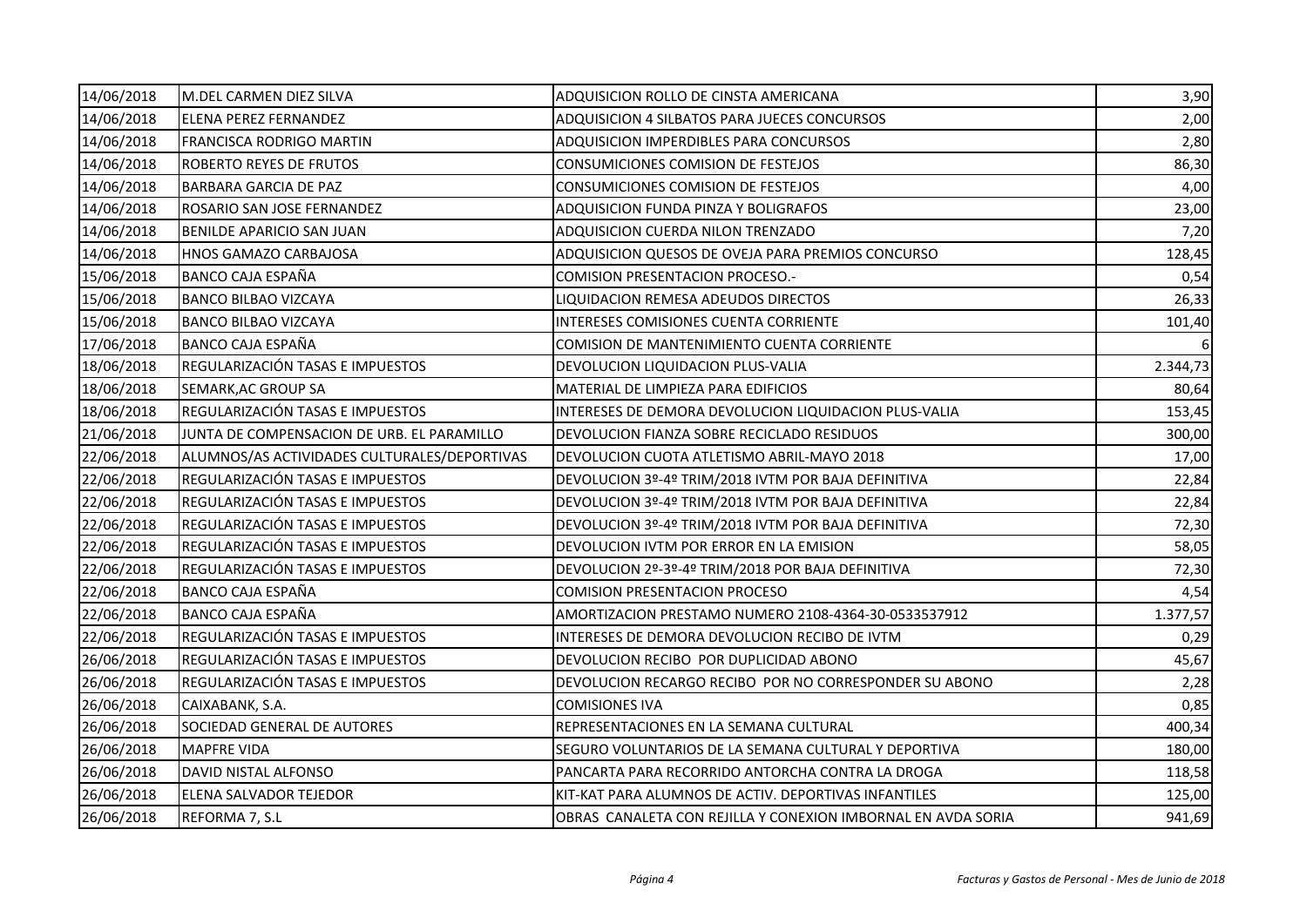| 26/06/2018 | SUMINISTROS INDUSTRIALES VALLADOLID, S.L.                                                        | ARANDELAS Y TORNILLOS PARA TRABAJOS VARIOS               | 20,04     |
|------------|--------------------------------------------------------------------------------------------------|----------------------------------------------------------|-----------|
| 26/06/2018 | DAVID NISTAL ALFONSO                                                                             | PANCARTA IMPRESA DEFENSA DE LA SANIDAD PUBLICA           | 73,20     |
| 26/06/2018 | <b>MESA FLORIAN YERAL</b>                                                                        | COSTE SUBVENCIÓN CLASES ZUMBA S/CONVENIO EMPLEADOS       | 83,22     |
| 26/06/2018 | <b>MESA FLORIAN YERAL</b>                                                                        | COSTE SUBVENCIÓN CLASES ZUMBA S/CONVENIO EMPLEADOS       | 39,42     |
| 26/06/2018 | AGUA DE VALLADOLID EPEL                                                                          | CONSUMO AGUA MES DE MAYO DE 2018                         | 23.178,67 |
| 26/06/2018 | UTE PLANTA DE TRATAMIENTO DE VALLADOLID                                                          | RECOGIDA SELECTIVA MES DE MAYO DE 2018                   | 61,61     |
| 26/06/2018 | MEGADIVER SCIOEDUCATIVA, S.L.                                                                    | GESTIÓN DE LA ESCUELA INFANTIL MUNICIPAL MAYO 2018       | 3.704,00  |
| 26/06/2018 | SEG. INDUSTRIAL, MEDIO AMBIENTE Y CALIDAD, S.L.                                                  | INSPECCION PERIODICA DE MAQUINAS (18001284)              | 344,85    |
| 26/06/2018 | CARPINTERIA J. TORICES, S.L.                                                                     | REPARACION EN PUERTA DEL COLEGIO JOAQUIN DIAZ            | 145,20    |
| 26/06/2018 | TINLOHI, S.L.                                                                                    | SERVICIO GRUA PARA RETIRAR VEHICULO CON MATRICULA ****** | 187,55    |
| 26/06/2018 | BENILDE APARICIO SAN JUAN                                                                        | SUMINISTROS DE FERRETERIA Y COPIAS DE LLAVES             | 40,50     |
| 26/06/2018 | OBRAS HERGON, S.A.                                                                               | OBRA ""ADECUACION DEL CAMINO PESQUERA""                  | 60.441,01 |
| 26/06/2018 | PASCUAL ARRANZ G., S.L.                                                                          | COPIAS MAQUINAS DEL 5 DE ABRIL AL 7 DE MAYO DE 2018      | 214,09    |
| 26/06/2018 | COMERCIAL DE FUNDICION VALLISOLETANA                                                             | SUMINISTROS VARIOS DE FONTANERIA                         | 129,16    |
| 26/06/2018 | TELEFONICA DE ESPAÑA, S,A,                                                                       | TELEFONIA FIJA CONCERTADA VARIABLE MAYO 2018.            | 19,72     |
| 26/06/2018 | TELEFONICA DE ESPAÑA, S,A,                                                                       | TELEFONIA FIJA CONCERTADA EMPRESAS MAYO 2018             | 1.615,73  |
| 26/06/2018 | MT SERVICIOS EDUCATIVOS, S.L.                                                                    | ACTIVIDADES EXTRAESCOLARES                               | 891,78    |
| 26/06/2018 | <b>CUALTIS S.L.U.</b>                                                                            | MUTUA SEGURIDAD EN EL TRABAJO                            | 1.677,62  |
| 26/06/2018 | COMERCIAL DE FUNDICION VALLISOLETANA                                                             | SUMINISTROS VARIOS.                                      | 587,06    |
| 26/06/2018 | <b>CLUB DEPORTIVO PUCELA</b>                                                                     | PATROCINADOR DE LA PRUEBA CICLISTA III TROFEO            | 2.600,00  |
| 26/06/2018 | TELEFONICA MOVILES ESPAÑA, S.A.                                                                  | TELEFONIA MOVIL FUSION EMPRESAS DEL 18.04 AL 17.05.18    | 340,91    |
| 26/06/2018 | TELEFONICA MOVILES ESPAÑA, S.A.                                                                  | TELEFONIA MOVIL 24 LINEAS DEL 18.04 AL 17.05.18          | 337,03    |
| 26/06/2018 | AUTO-REPUESTOS BARAJAS, S.L.                                                                     | SUMINISTROS PARA MANTENIMIENTO DE VEHICULOS MAYO 2018    | 267,52    |
| 26/06/2018 | ESCUELA DE ATLETISMO MAYTE MARTINEZ-RACING VALLA CLASES DE ATLETISMO ENERO, FEBRERO Y MARZO 2018 |                                                          | 880,00    |
| 26/06/2018 | GUNNEBO ESPAÑA, S.A.                                                                             | MANTENIMIENTO SEG ELECTRONICA (COLEGIO FELIX CUADRADO)   | 279,95    |
| 26/06/2018 | GUNNEBO ESPAÑA, S.A.                                                                             | MANTENIMIENTO DE FUEGO (AYTO. PZA. MAYOR 14-15)          | 228,98    |
| 26/06/2018 | EXCLUSIVAS MAOR, S.L.                                                                            | <b>BROCAS Y LLAVE DINAMOMETRICA</b>                      | 67,48     |
| 26/06/2018 | PASCUAL ARRANZ G., S.L.                                                                          | COPIAS MAQUINAS MES DEL 5 DE ABRIL AL 31 DE MAYO DE 2018 | 229,86    |
| 26/06/2018 | VESTUARIO PROFESIONAL WORK MEN S.L.L.                                                            | SUMINISTRO VESTUARIO Y EPIS OPERARIOS                    | 446,24    |
| 26/06/2018 | SOCIEDAD ESTATAL DE CORREOS Y TELEGRAFOS, S.A.                                                   | FACTURACION SERVICIO DE CORREOS MES DE MAYO DE 2018      | 1.946,69  |
| 26/06/2018 | RED ESPAÑOLA DE SERVICIOS RESSA                                                                  | SUMINISTRO GASOLINA SIN PLOMO MES DE DE MAYO DE 2018     | 412,85    |
| 26/06/2018 | MT SERVICIOS EDUCATIVOS, S.L.                                                                    | ACTIVIDADES EXTRAESCOLARES MES DE MAYO DE 2018           | 969,10    |
| 26/06/2018 | GESTECOPY, S.L.                                                                                  | COPIAS MULKTIFUNCION CASA CONSISTORIAL.                  | 44,77     |